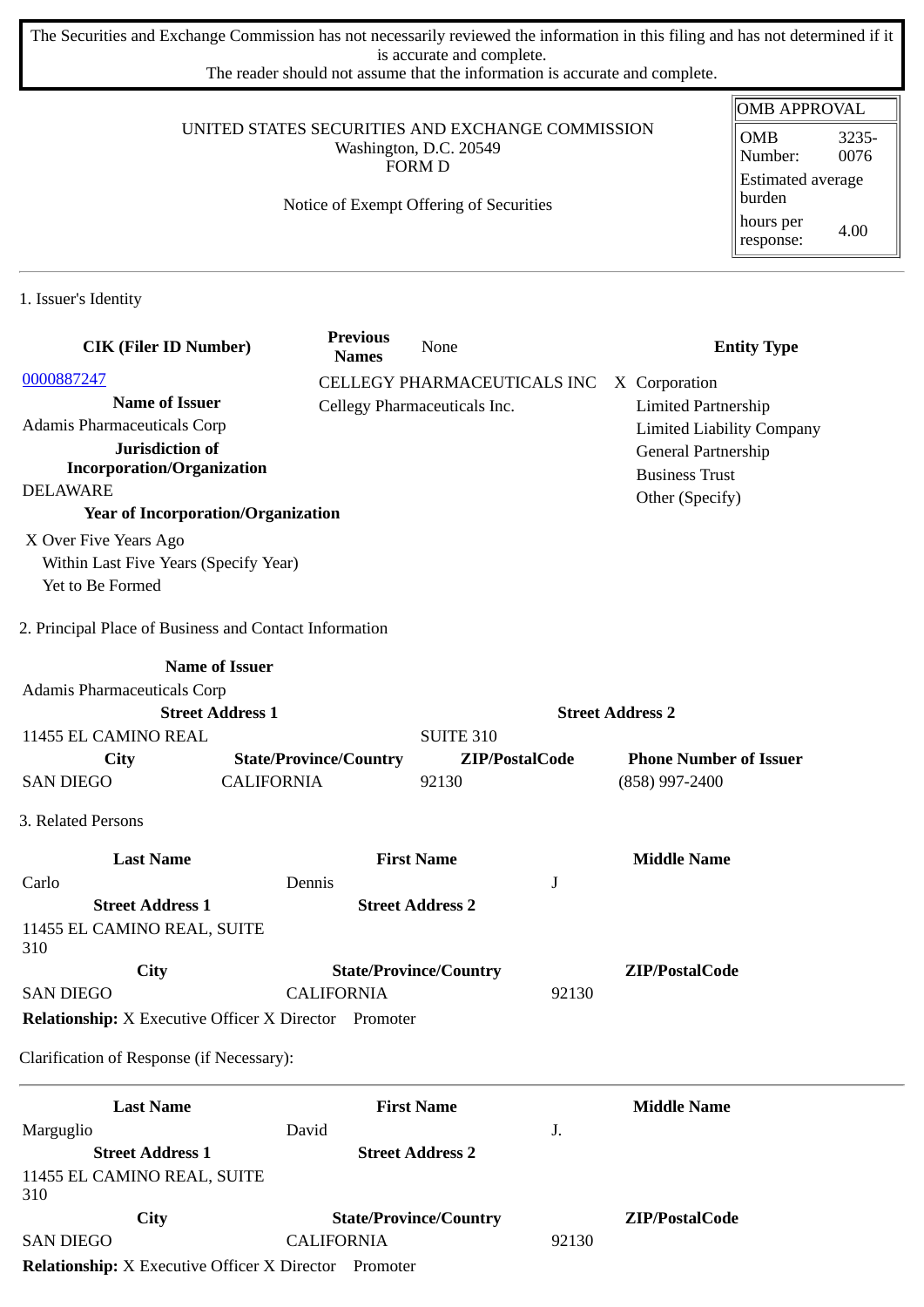Clarification of Response (if Necessary):

| <b>Last Name</b>                                           | <b>First Name</b>                            |          | <b>Middle Name</b> |
|------------------------------------------------------------|----------------------------------------------|----------|--------------------|
| Hopkins                                                    | Robert                                       | $\Omega$ |                    |
| <b>Street Address 1</b>                                    | <b>Street Address 2</b>                      |          |                    |
| 11455 EL CAMINO REAL, SUITE                                |                                              |          |                    |
| 310                                                        |                                              |          |                    |
| <b>City</b>                                                | <b>State/Province/Country</b>                |          | ZIP/PostalCode     |
| <b>SAN DIEGO</b>                                           | <b>CALIFORNIA</b>                            | 92130    |                    |
| Relationship: X Executive Officer  Director  Promoter      |                                              |          |                    |
| Clarification of Response (if Necessary):                  |                                              |          |                    |
| <b>Last Name</b>                                           | <b>First Name</b>                            |          | <b>Middle Name</b> |
| Johnson                                                    | Craig                                        | S        |                    |
| <b>Street Address 1</b>                                    | <b>Street Address 2</b>                      |          |                    |
| 11455 EL CAMINO REAL, SUITE<br>310                         |                                              |          |                    |
| City                                                       | <b>State/Province/Country</b>                |          | ZIP/PostalCode     |
| <b>SAN DIEGO</b>                                           | <b>CALIFORNIA</b>                            | 92130    |                    |
| <b>Relationship:</b> Executive Officer X Director Promoter |                                              |          |                    |
|                                                            |                                              |          |                    |
| Clarification of Response (if Necessary):                  |                                              |          |                    |
| <b>Last Name</b>                                           | <b>First Name</b>                            |          | <b>Middle Name</b> |
| Nova, Ph. D.                                               | Tina                                         | S        |                    |
| <b>Street Address 1</b>                                    | <b>Street Address 2</b>                      |          |                    |
| 11455 EL CAMINO REAL, SUITE<br>310                         |                                              |          |                    |
| City                                                       | <b>State/Province/Country</b>                |          | ZIP/PostalCode     |
| <b>SAN DIEGO</b>                                           | <b>CALIFORNIA</b>                            | 92130    |                    |
| <b>Relationship:</b> X Executive Officer Director Promoter |                                              |          |                    |
|                                                            |                                              |          |                    |
| Clarification of Response (if Necessary):                  |                                              |          |                    |
| <b>Last Name</b>                                           | <b>First Name</b>                            |          | <b>Middle Name</b> |
| Daniels                                                    | Karen                                        | K        |                    |
| <b>Street Address 1</b>                                    | <b>Street Address 2</b>                      |          |                    |
| 11455 EL CAMINO REAL, SUITE                                |                                              |          |                    |
| 310                                                        |                                              |          |                    |
| City                                                       | <b>State/Province/Country</b>                |          | ZIP/PostalCode     |
| <b>SAN DIEGO</b>                                           | <b>CALIFORNIA</b>                            | 92130    |                    |
| <b>Relationship:</b> X Executive Officer Director Promoter |                                              |          |                    |
| Clarification of Response (if Necessary):                  |                                              |          |                    |
| <b>Last Name</b>                                           | <b>First Name</b>                            |          | <b>Middle Name</b> |
| Cohen                                                      | Kenneth                                      | M        |                    |
| <b>Street Address 1</b>                                    | <b>Street Address 2</b>                      |          |                    |
| 11455 EL CAMINO REAL, SUITE<br>310                         |                                              |          |                    |
| City                                                       | <b>State/Province/Country</b>                |          | ZIP/PostalCode     |
| <b>SAN DIEGO</b>                                           | <b>CALIFORNIA</b>                            | 92130    |                    |
| <b>Relationship:</b>                                       | <b>Executive Officer X Director Promoter</b> |          |                    |
| Clarification of Response (if Necessary):                  |                                              |          |                    |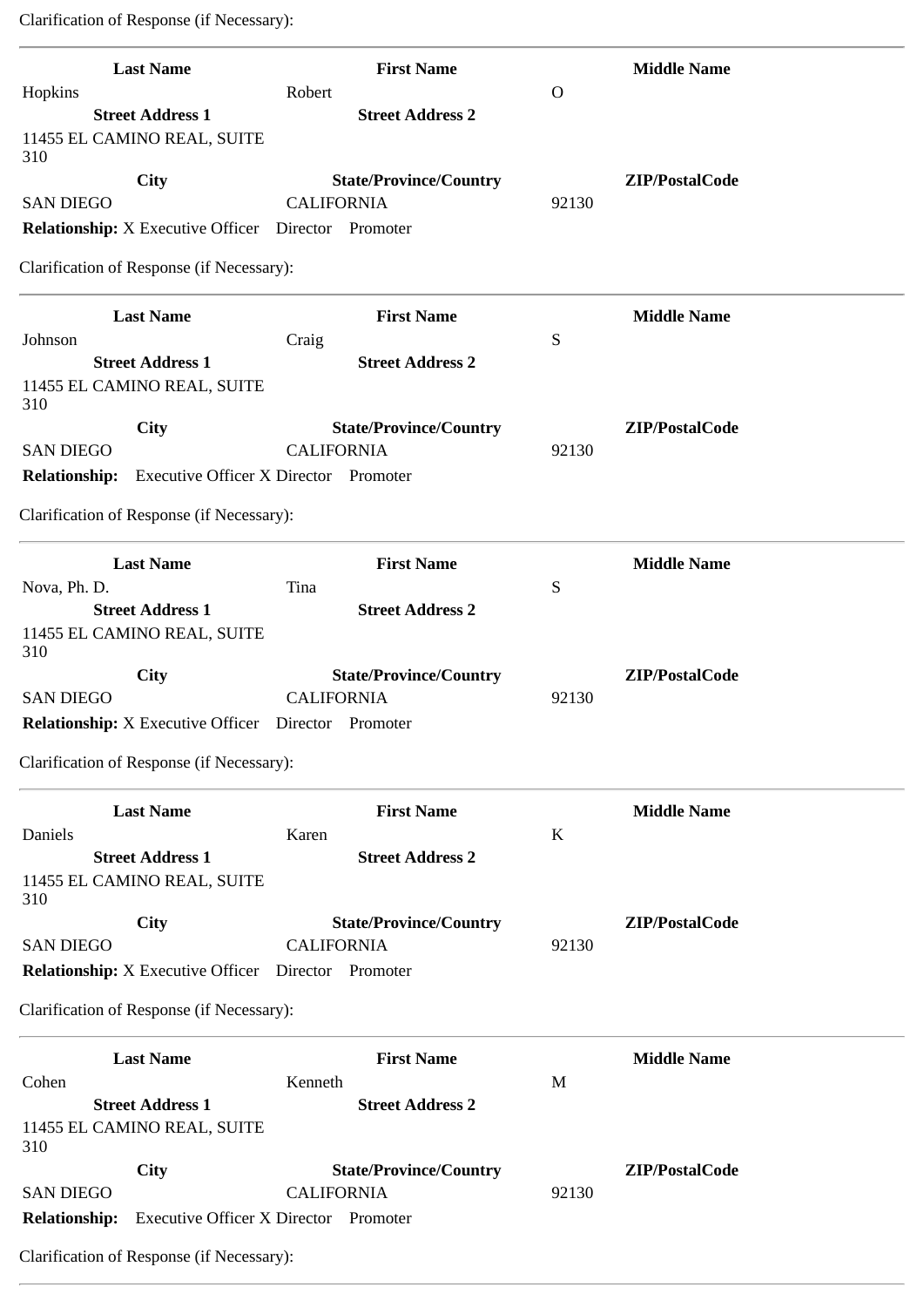# 4. Industry Group

| Agriculture<br><b>Banking &amp; Financial Services</b><br><b>Commercial Banking</b><br>Insurance<br>Investing<br><b>Investment Banking</b><br>Pooled Investment Fund<br>Is the issuer registered as<br>an investment company under<br>the Investment Company |                                    | <b>Health Care</b><br>Biotechnology<br>Health Insurance<br>Hospitals & Physicians<br>X Pharmaceuticals<br>Other Health Care<br>Manufacturing<br><b>Real Estate</b><br>Commercial | Retailing<br><b>Restaurants</b><br>Technology<br>Computers<br>Telecommunications<br>Other Technology<br>Travel<br>Airlines & Airports |
|--------------------------------------------------------------------------------------------------------------------------------------------------------------------------------------------------------------------------------------------------------------|------------------------------------|----------------------------------------------------------------------------------------------------------------------------------------------------------------------------------|---------------------------------------------------------------------------------------------------------------------------------------|
| Act of 1940?<br><b>Yes</b>                                                                                                                                                                                                                                   | N <sub>0</sub>                     | Construction                                                                                                                                                                     | Lodging & Conventions<br>Tourism & Travel Services                                                                                    |
|                                                                                                                                                                                                                                                              | Other Banking & Financial Services | <b>REITS &amp; Finance</b>                                                                                                                                                       | Other Travel                                                                                                                          |
| <b>Business Services</b><br>Energy<br>Coal Mining                                                                                                                                                                                                            |                                    | Residential<br><b>Other Real Estate</b>                                                                                                                                          | Other                                                                                                                                 |
| <b>Electric Utilities</b><br><b>Energy Conservation</b>                                                                                                                                                                                                      |                                    |                                                                                                                                                                                  |                                                                                                                                       |

Environmental Services

Oil & Gas

Other Energy

## 5. Issuer Size

| <b>Revenue Range</b>             | <b>OR</b> | <b>Aggregate Net Asset Value Range</b> |
|----------------------------------|-----------|----------------------------------------|
| X No Revenues                    |           | No Aggregate Net Asset Value           |
| $$1 - $1,000,000$                |           | $$1 - $5,000,000$                      |
| $$1,000,001 - $5,000,000$        |           | \$5,000,001 - \$25,000,000             |
| $$5,000,001 -$<br>\$25,000,000   |           | $$25,000,001 - $50,000,000$            |
| $$25,000,001 -$<br>\$100,000,000 |           | \$50,000,001 - \$100,000,000           |
| Over \$100,000,000               |           | Over \$100,000,000                     |
| Decline to Disclose              |           | Decline to Disclose                    |
| Not Applicable                   |           | Not Applicable                         |
|                                  |           |                                        |

6. Federal Exemption(s) and Exclusion(s) Claimed (select all that apply)

| Rule $504(b)(1)$ (not (i), (ii) or (iii)) | <b>Rule 505</b>                     |                    |
|-------------------------------------------|-------------------------------------|--------------------|
| Rule 504 (b) $(1)(i)$                     | $X$ Rule 506                        |                    |
| Rule 504 (b)(1)(ii)                       | Securities Act Section 4(5)         |                    |
| Rule 504 (b)(1)(iii)                      | Investment Company Act Section 3(c) |                    |
|                                           | Section $3(c)(1)$                   | Section $3(c)(9)$  |
|                                           | Section $3(c)(2)$                   | Section $3(c)(10)$ |
|                                           | Section $3(c)(3)$                   | Section $3(c)(11)$ |
|                                           | Section $3(c)(4)$                   | Section $3(c)(12)$ |
|                                           | Section $3(c)(5)$                   | Section $3(c)(13)$ |
|                                           | Section $3(c)(6)$                   | Section $3(c)(14)$ |
|                                           | Section $3(c)(7)$                   |                    |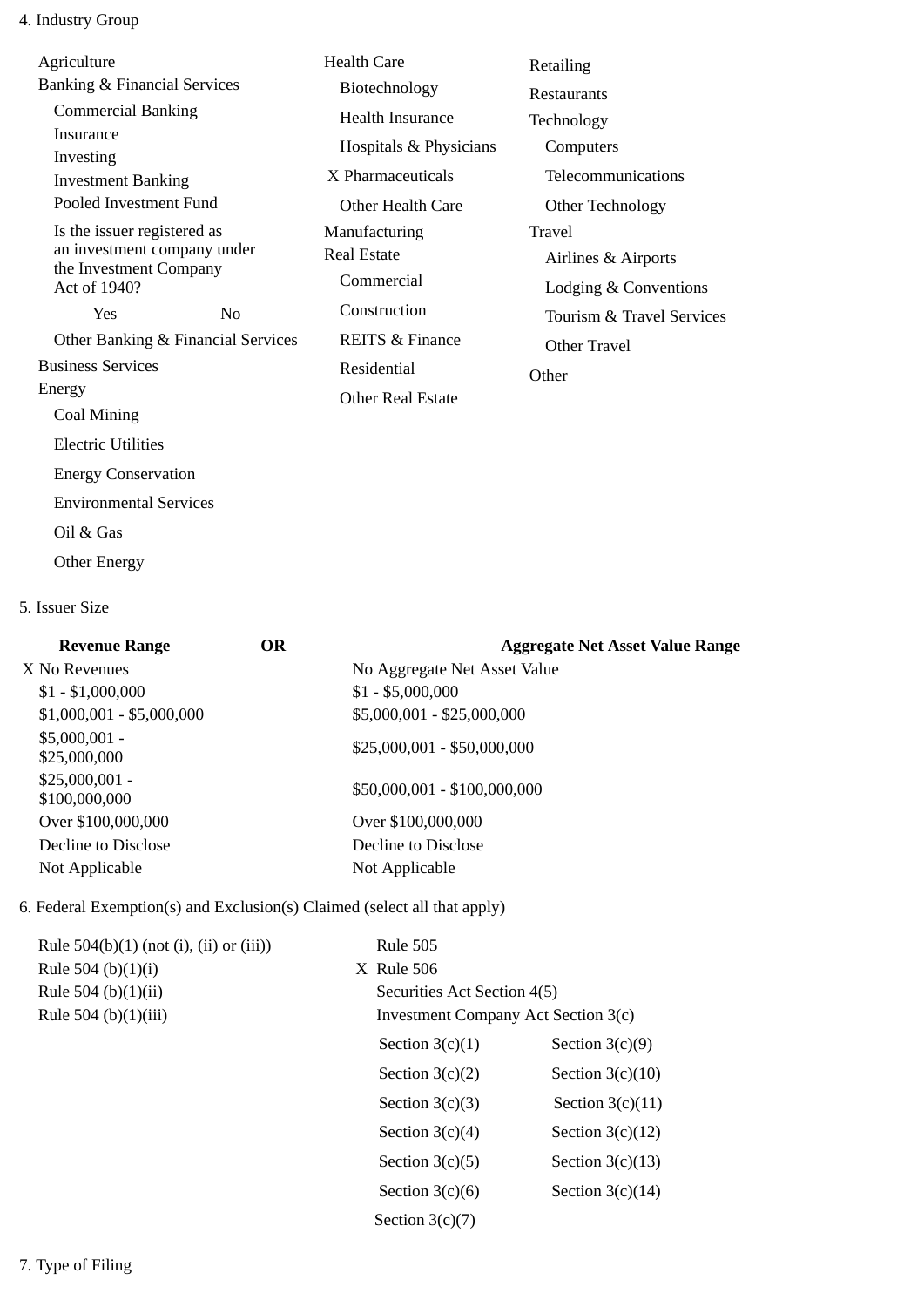| X New Notice Date of First Sale 2012-06-11 First Sale Yet to Occur<br>Amendment                                                                                                                                                                                                                                                        |                                                                                                                                                                                                                                                       |
|----------------------------------------------------------------------------------------------------------------------------------------------------------------------------------------------------------------------------------------------------------------------------------------------------------------------------------------|-------------------------------------------------------------------------------------------------------------------------------------------------------------------------------------------------------------------------------------------------------|
| 8. Duration of Offering                                                                                                                                                                                                                                                                                                                |                                                                                                                                                                                                                                                       |
| Does the Issuer intend this offering to last more than one year?                                                                                                                                                                                                                                                                       | Yes X No                                                                                                                                                                                                                                              |
| 9. Type(s) of Securities Offered (select all that apply)                                                                                                                                                                                                                                                                               |                                                                                                                                                                                                                                                       |
| Equity<br>X Debt<br>Option, Warrant or Other Right to Acquire Another Security<br>Security to be Acquired Upon Exercise of Option, Warrant or<br>Other Right to Acquire Security                                                                                                                                                       | Pooled Investment Fund Interests<br>Tenant-in-Common Securities<br><b>Mineral Property Securities</b><br>X Other (describe)<br>Convertible and Senior Convertible Notes and the underlying<br>shares of capital stock issuable on conversion thereof. |
| 10. Business Combination Transaction                                                                                                                                                                                                                                                                                                   |                                                                                                                                                                                                                                                       |
| Is this offering being made in connection with a business combination transaction, such as<br>a merger, acquisition or exchange offer?                                                                                                                                                                                                 | Yes X No                                                                                                                                                                                                                                              |
| Clarification of Response (if Necessary):                                                                                                                                                                                                                                                                                              |                                                                                                                                                                                                                                                       |
| 11. Minimum Investment                                                                                                                                                                                                                                                                                                                 |                                                                                                                                                                                                                                                       |
| Minimum investment accepted from any outside investor \$0 USD                                                                                                                                                                                                                                                                          |                                                                                                                                                                                                                                                       |
| 12. Sales Compensation                                                                                                                                                                                                                                                                                                                 |                                                                                                                                                                                                                                                       |
| Recipient                                                                                                                                                                                                                                                                                                                              | Recipient CRD Number X None                                                                                                                                                                                                                           |
| (Associated) Broker or Dealer X None                                                                                                                                                                                                                                                                                                   | (Associated) Broker or Dealer CRD Number X None                                                                                                                                                                                                       |
| <b>Street Address 1</b>                                                                                                                                                                                                                                                                                                                | <b>Street Address 2</b><br>ZIP/Postal Code                                                                                                                                                                                                            |
| City<br>State(s) of Solicitation (select all that apply)<br><b>All States</b><br>Check "All States" or check individual States                                                                                                                                                                                                         | State/Province/Country<br>Foreign/non-US                                                                                                                                                                                                              |
| 13. Offering and Sales Amounts                                                                                                                                                                                                                                                                                                         |                                                                                                                                                                                                                                                       |
| <b>Total Offering Amount</b><br>\$1,000,000 USD or<br>Indefinite<br><b>Total Amount Sold</b><br>\$1,000,000 USD<br>Total Remaining to be Sold<br>\$0 USD or<br>Indefinite                                                                                                                                                              |                                                                                                                                                                                                                                                       |
| Clarification of Response (if Necessary):                                                                                                                                                                                                                                                                                              |                                                                                                                                                                                                                                                       |
| 14. Investors                                                                                                                                                                                                                                                                                                                          |                                                                                                                                                                                                                                                       |
| Select if securities in the offering have been or may be sold to persons who do not qualify as accredited<br>investors, and enter the number of such non-accredited investors who already have invested in the offering.<br>Regardless of whether securities in the offering have been or may be sold to persons who do not qualify as | llɔ                                                                                                                                                                                                                                                   |

15. Sales Commissions & Finder's Fees Expenses

Provide separately the amounts of sales commissions and finders fees expenses, if any. If the amount of an expenditure is not known, provide an estimate and check the box next to the amount.

 $\sqrt{2}$ 

accredited investors, enter the total number of investors who already have invested in the offering:

| <b>Sales Commissions</b> | \$0 USD Estimate |
|--------------------------|------------------|
| Finders' Fees            | \$0 USD Estimate |

Clarification of Response (if Necessary):